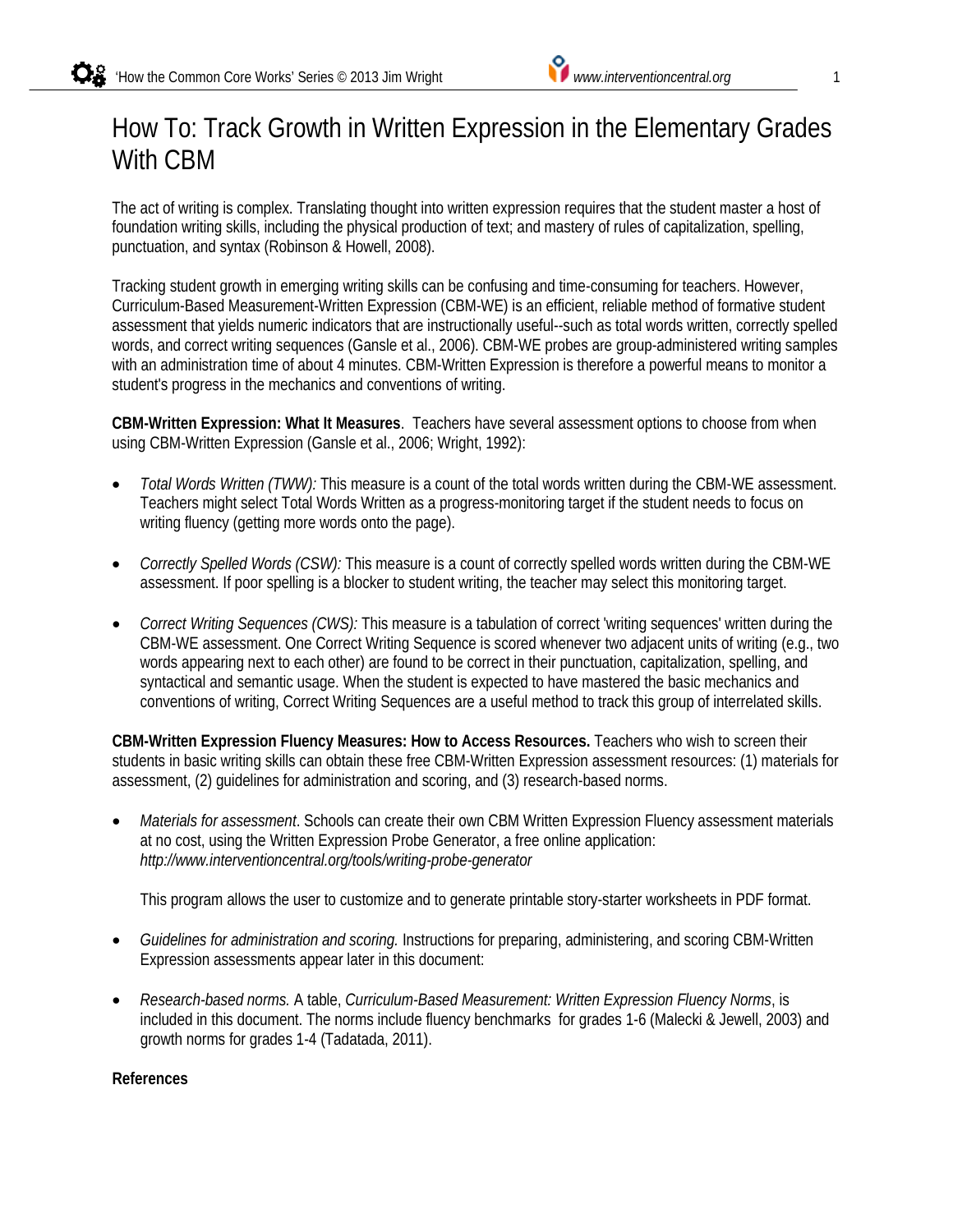Gansle, K. A., VanDerHeyden, A. M., Noell, G. H., Resetar, J. L., & Williams, K. L. (2006). The technical adequacy of curriculum-based and rating-based measures of written expression for elementary school students. *School Psychology Review, 35*, 435-450.

Malecki, C. K., & Jewell, J. (2003). Developmental, gender, and practical considerations in scoring curriculum-based measurement writing probes. *Psychology in the Schools, 40*, 379-390.

McMaster, K., & Espin, C. (2007). Technical features of curriculum-based measurement in writing: A literature review. *Journal of Special Education, 41*(2), 68-84.

Robinson, L. K., & Howell, K. W. (2008). Best practices in curriculum-based evaluation & written expression. In A. Thomas & J. Grimes (Eds.), *Best practices in school psychology V* (pp. 439-452). Bethesda, MD: National Association of School Psychologists.

Tadatada, A. (2011). *Growth rates of curriculum-based measurement-written expression at the elementary school level.* Unpublished master's thesis, Western Kentucky University, Bowling Green.

Wright, J. (1992). *Curriculum-based measurement: A manual for teachers. Retrieved* September 23, 20011, from http://www.jimwrightonline.com/pdfdocs/cbaManual.pdf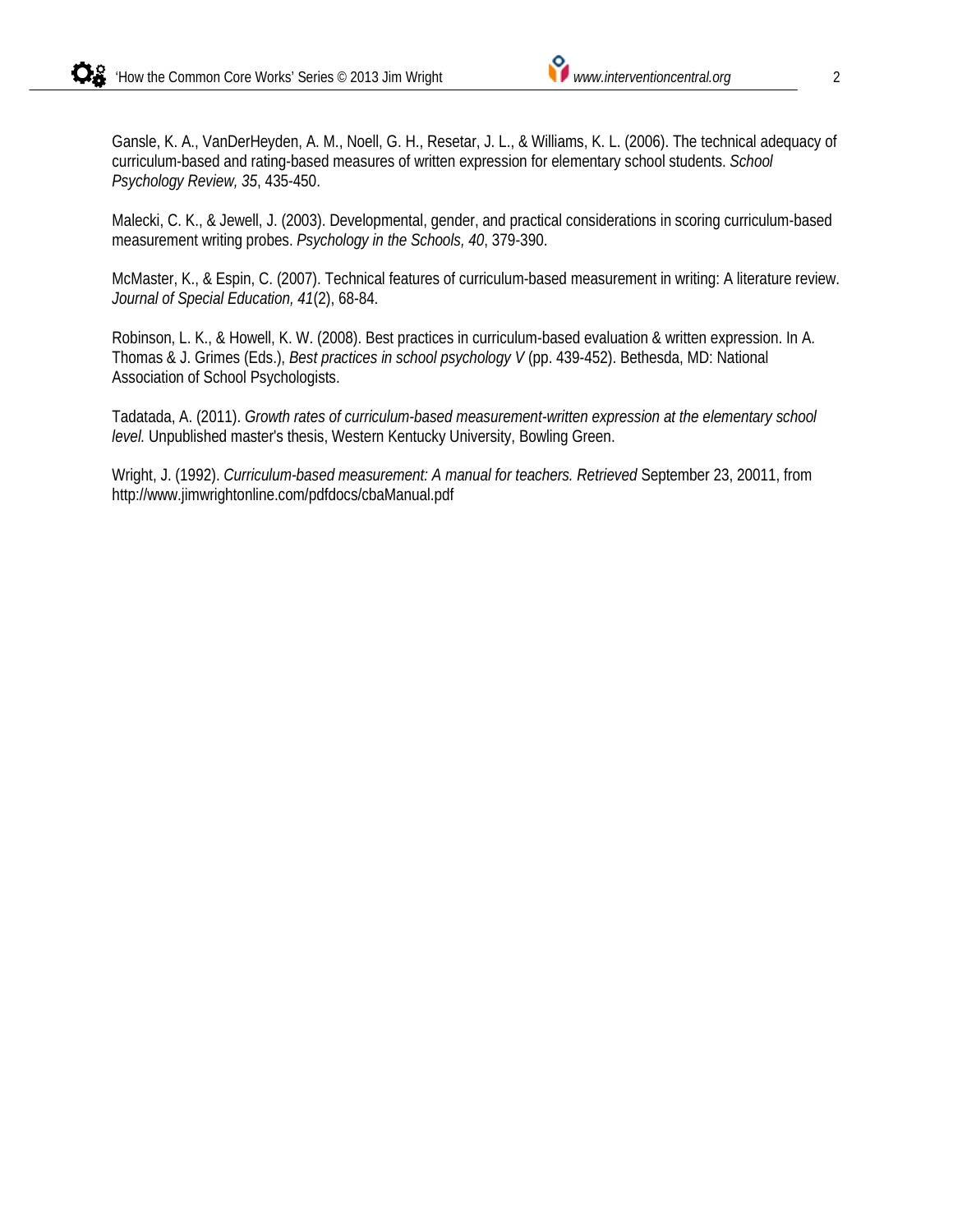## Curriculum-Based Measurement-Written Expression: Guidelines for Use

### **CB-Written Expression: Description (**McMaster & Espin, 2007)

CBM-Written Expression probes are simple to administer and offer several scoring options. Written-expression probes may be given individually or to groups of students. The examiner prepares a lined composition sheet with a story-starter sentence or partial sentence at the top. The student thinks for 1 minute about a possible story to be written from the story-starter, then spends 3 minutes writing the story. The examiner collects the writing sample for scoring. Depending on the preferences of the teacher, the writing probe can be scored in several ways, as explained below (from Wright, 1992).

#### **CBM-Written Expression: Materials**

The following materials are needed to administer CBM-Written Expression probes:

- Student copy of CBM writing probe with story-starter (the process for creating story-starters is described below)
- Stopwatch
- Pencils for students

#### **CBM-Written Expression: Preparation**

Before administering CBM-Written Expression, the teacher selects a 'story starter' (a brief introductory sentence or partial sentence) to serve as a prompt to elicit student story writing. The teacher selects a story-starter and places it at the top of a lined composition sheet. The story-starter should avoid wording that encourages students to generate lists. It should also be open-ended, requiring the writer to build a narrative rather than simply to write down a "Yes" or "No" response.

Schools can create their own CBM Written Expression Fluency assessment materials at no cost, using the Written Expression Probe Generator, a free online application: *http://www.interventioncentral.org/tools/writing-probegenerator*

This program allows the user to customize and to generate printable story-starter worksheets in PDF format.

The CBM writing probe in Figure 1 is an example of how a such a probe might be formatted. (This particular probe was used in a 5th-grade classroom.):

| Figure 1: Example of a CBM writing probe                                         |  |  |  |  |
|----------------------------------------------------------------------------------|--|--|--|--|
| <b>CBM Writing Probe</b>                                                         |  |  |  |  |
| Name: ______________________________Grade: ________ Date: ______________________ |  |  |  |  |
| One day, I was out sailing. A storm carried me far out to sea and wrecked        |  |  |  |  |
|                                                                                  |  |  |  |  |
|                                                                                  |  |  |  |  |
|                                                                                  |  |  |  |  |
|                                                                                  |  |  |  |  |
|                                                                                  |  |  |  |  |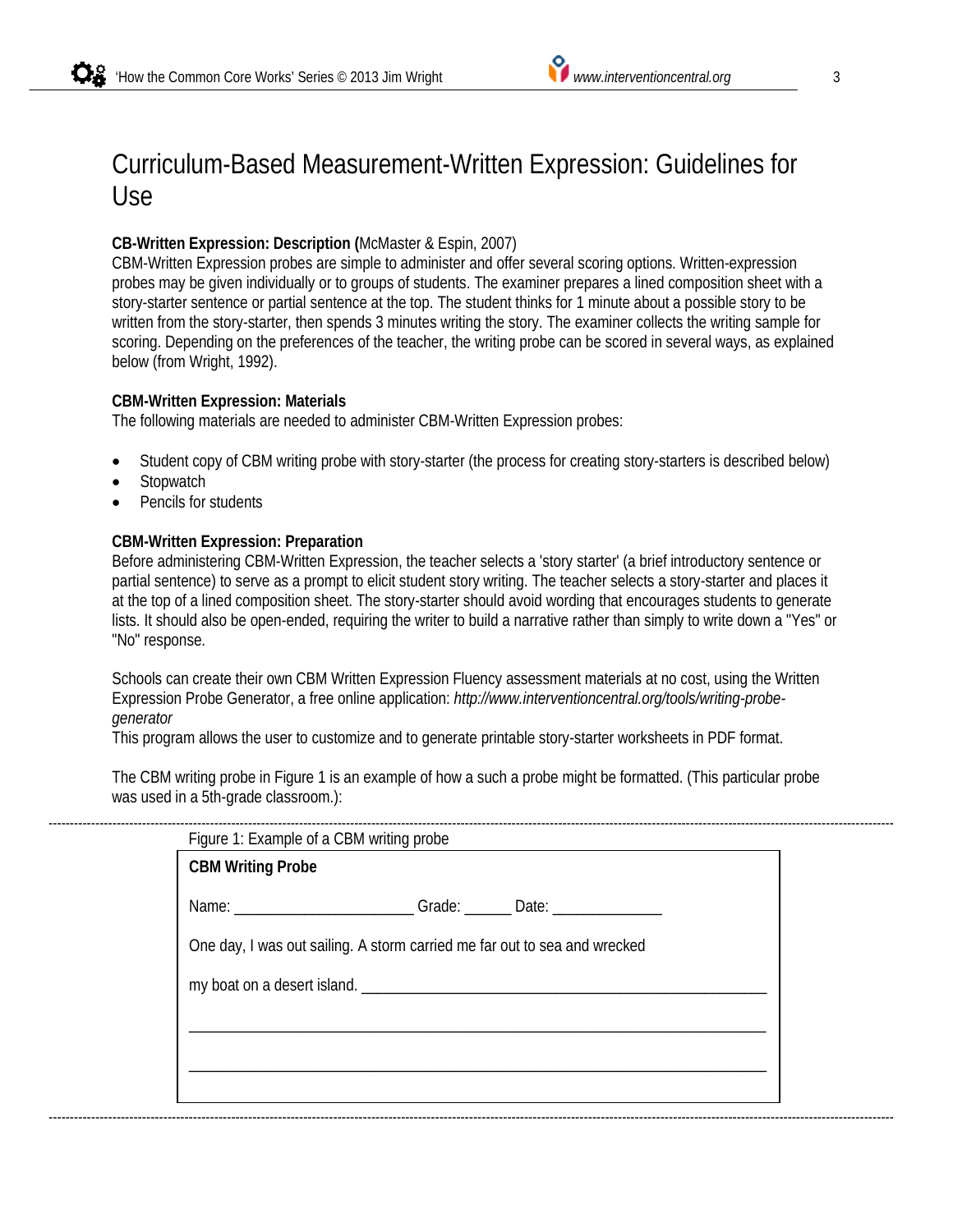#### **CBM-Written Expression: Directions for Administration**

- 1. The examiner distributes copies of CBM writing probes to all the students in the group. (Note: These probes may also be administered individually).
- 2. The examiner says to the students: *I want you to write a story. I am going to read a sentence to you first, and then I want you to write a short story about what happens. You will have 1 minute to think about the story you will write and then have 3 minutes to write it. Do your best work. If you don't know how to spell a word, you should guess. Are there any questions? For the next minute, think about . . . [insert story-starter].*
- 3. The examiner starts the stopwatch. At the end of 1 minute, the examiner says, *Start writing.*
- 4. While the students are writing, the examiner and any other adults helping in the assessment circulate around the room. If students stop writing before the 3-minute timing period has ended, monitors encourage them to continue writing.
- 5. After 3 additional minutes, the examiner says, *Stop writing.* CBM writing probes are collected for scoring.
- 6. *Initial Assessment:* If the examiner is assessing the student for the first time, the examiner administers a total of 3 CBM:WE probes during the session, using the above procedures and takes the median (middle) score as the best estimate of the student's CBM:WE skills.

*Progress-Monitoring:* If the examiner is monitoring student growth in computation (and has previously collected CBM:WE data), only one CBM:WE probe is given in the session.

#### **CBM-Written Expression: Directions for Practice**

If the student is not yet familiar with CBM:WE assessments, the teacher can administer one or more practice CBM:WE probes (using the administration guidelines above) and provide coaching and feedback as needed until assured that the student fully understands the assessment.

#### **CBM-Written Expression: Scoring Guidelines**

The instructor has several options when scoring CBM writing probes. Student writing samples may be scored according to the:

- 1. Total Words Written (TWW),
- 2. Correctly Spelled Words (CSW), or
- 3. Correct Writing Sequences (One Correct Writing Sequence is scored whenever two adjacent units of writing (e.g., two words appearing next to each other) are found to be correct in their punctuation, capitalization, spelling, and syntactical and semantic usage.)

Scoring methods differ both in the amount of time that they require of the instructor and in the type of information that they provide about a student's writing skills. Advantages and potential limitations of each scoring system are presented below.

*Total Words Written (TWW)*. The examiner counts up and records the total number of words written during the 3 minute writing probe. Misspelled words are included in the tally, although numbers written in numeral form (e.g., 5, 17) are not counted. Calculating total words is the quickest of scoring methods. A drawback, however, is that it yields only a rough estimate of writing fluency (that is, of how quickly the student can put words on paper) without examining the accuracy of spelling, punctuation, and other writing conventions. A 6th-grade student wrote the CBM writing sample in Figure 2. Using the total-words scoring formula, this sample is found to contain 45 words, including misspellings.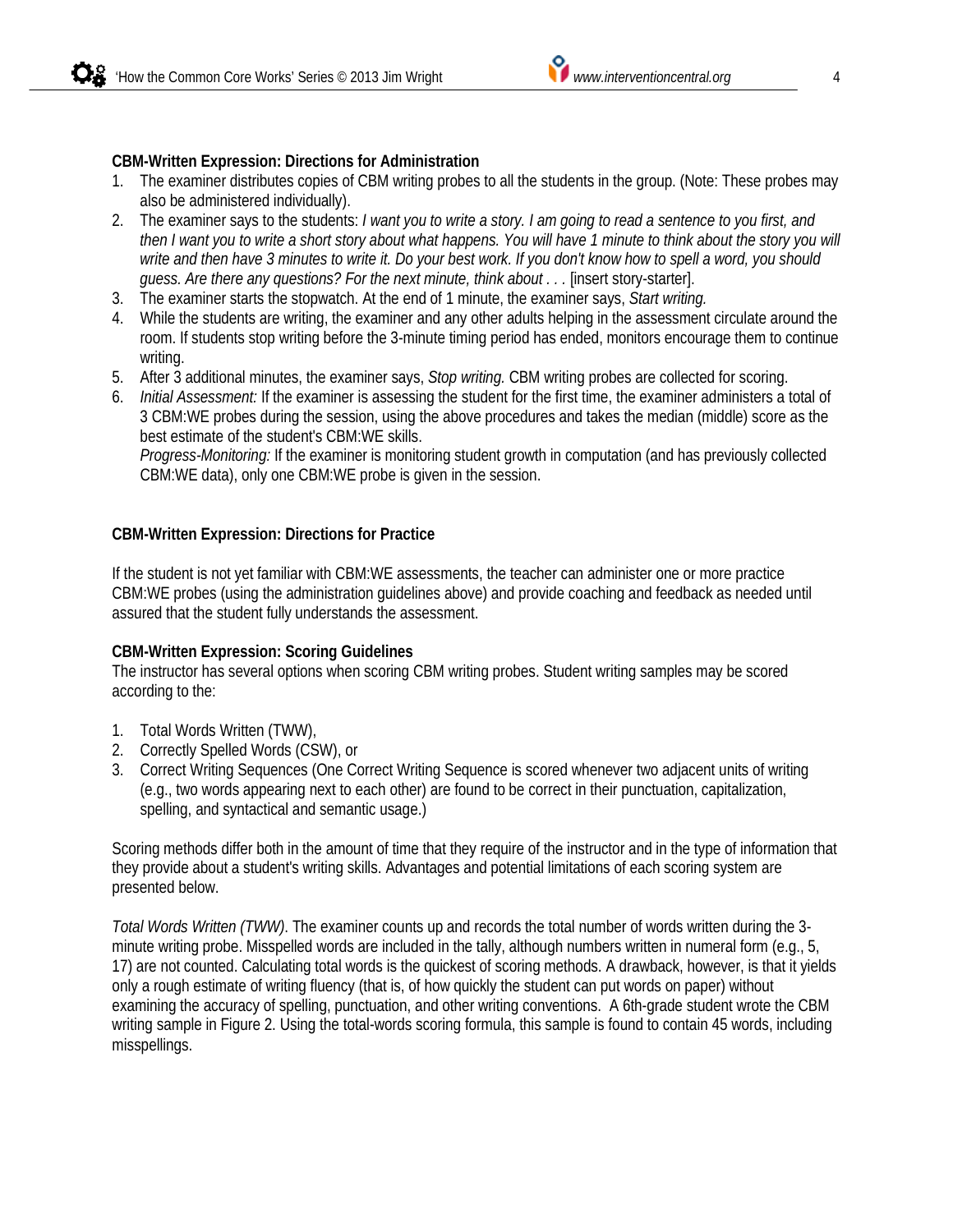Figure 2: CBM writing sample scored for Total Words Written: ---------------------------------------------------------------------------------------------------------------------------------------------------------------------------------------------------

| I woud drink water from the ocean Jwords |                |
|------------------------------------------|----------------|
| and I woud eat the fruit off of          | 8 words        |
| the trees. Then I woud bilit a           | 7 words        |
| house out of trees, and I woud           | 7 words        |
| gather firewood to stay warm. I          | 6 words        |
| woud try and fix my boat in my           | 8 words        |
| spare time.                              | 2 words        |
|                                          | Total=45 words |

*Correctly Spelled Words*. The examiner counts up only those words in the writing sample that are spelled correctly. Words are considered separately, not within the context of a sentence. When scoring a good rule of thumb is to determine whether--in isolation--the word represents a correctly spelled term in English. If it does, the word is included in the tally. Assessing the number of correctly spelled words has the advantage of being quick. Also, by examining the accuracy of the student's spelling, this approach monitors to some degree a student's mastery of written language. As seen in figure 3, our writing sample is contains 39 correctly spelled words. -------------------------------------------------------------------------------------------------------------------------------------------------------------------------------------------------------

Figure 3: CBM writing sample scored for Correctly Spelled Words ---------------------------------------------------------------------------------------------------------------------------------------------------------------------------------------------------

| I woud drink water from the ocean | 6 correctly spelled words           |
|-----------------------------------|-------------------------------------|
| and I woud eat the fruit off of   | 7 correctly spelled words           |
| the trees. Then I woud bilit a    | 5 correctly spelled words           |
| house out of trees, and I woud    | 6 correctly spelled words           |
| gather firewood to stay warm. I   | 6 correctly spelled words           |
| woud try and fix my boat in my    | 7 correctly spelled words           |
| spare time.                       | 2 correctly spelled words           |
|                                   | Total=39 correctly spelled<br>words |

*Correct Writing Sequences*. When scoring correct writing sequences, the examiner goes beyond the confines of the isolated word to consider units of writing and their relation to one another. Using this approach, the examiner starts at the beginning of the writing sample and looks at each successive pair of writing units (writing sequence). Words are

-------------------------------------------------------------------------------------------------------------------------------------------------------------------------------------------------------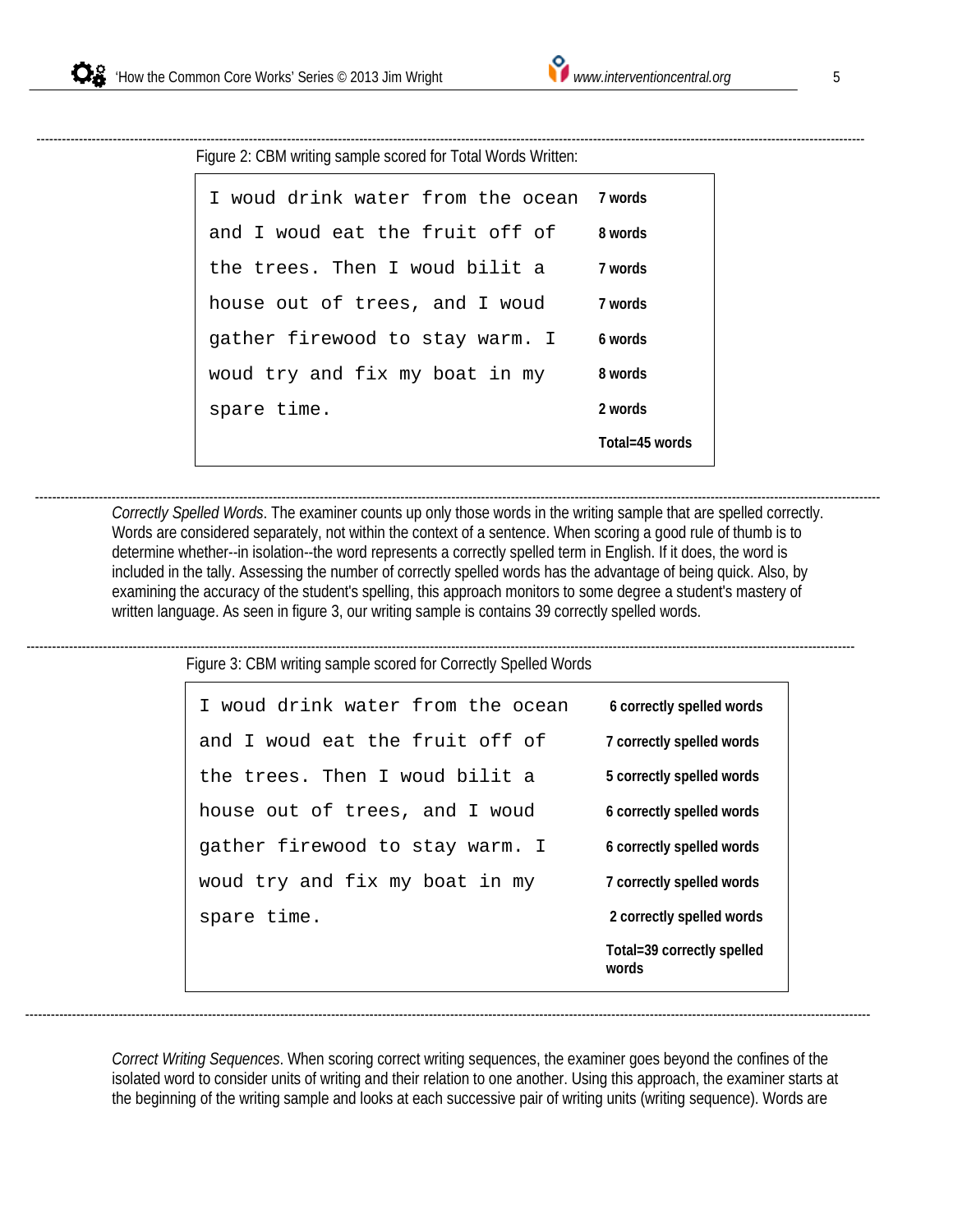considered separate writing units, as are essential marks of punctuation. To receive credit, writing sequences must be correctly spelled and be grammatically correct. The words in each writing sequence must also make sense within the context of the sentence. In effect, the student's writing is judged according to the standards of informal standard American English. A caret ( $\hat{ }$ ) is used to mark the presence of a correct writing sequence.

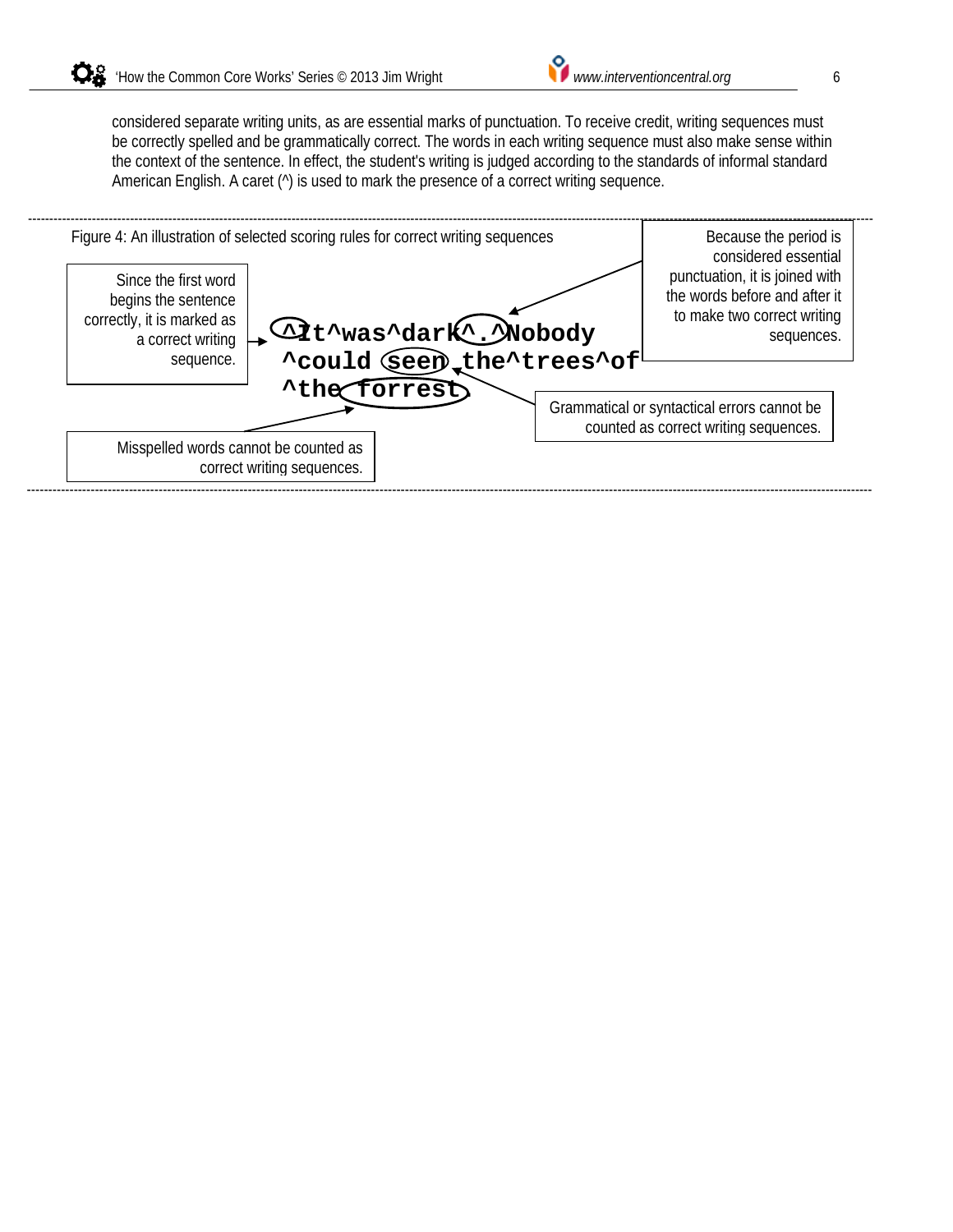The following scoring rules will aid the instructor in determining correct writing sequences:

• Correctly spelled words make up a correct writing sequence (reversed letters are acceptable, so long as they do not lead to a misspelling): Example

**^**Is**^**that**^**a**^**red**^**car**^**?

• Necessary marks of punctuation (excluding commas) are included in correct writing sequences: Example

**^**Is**^**that**^**a**^**red**^**car**^**?

• Syntactically correct words make up a correct writing sequence: Example

**^**Is**^**that**^**a**^**red**^**car**^**? **^**Is**^**that**^**a**^**car red?

Semantically correct words make up a correct writing sequence: Example

```
^Is^that^a^red^car^?
^Is^that^a read car^?
```
If correct, the initial word of a writing sample is counted as a correct writing sequence: **Example** 

**^**Is**^**that**^**a**^**red**^**car**^**?

Titles are included in the correct writing sequence count: Example

**^**The**^**Terrible**^**Day

Not surprisingly, evaluating a writing probe according to correct writing sequences is the most time-consuming of the scoring methods presented here. It is also the scoring approach, however, that yields the most comprehensive information about a student's writing competencies. While further research is needed to clarify the point, it also seems plausible that the correct writing sequence method is most sensitive to short-term student improvements in writing. Presumably, advances in writing skills in virtually any area (e.g., spelling, punctuation) could quickly register as higher writing sequence scores. Our writing sample in Figure 5 is found to contain 37 correct writing sequences.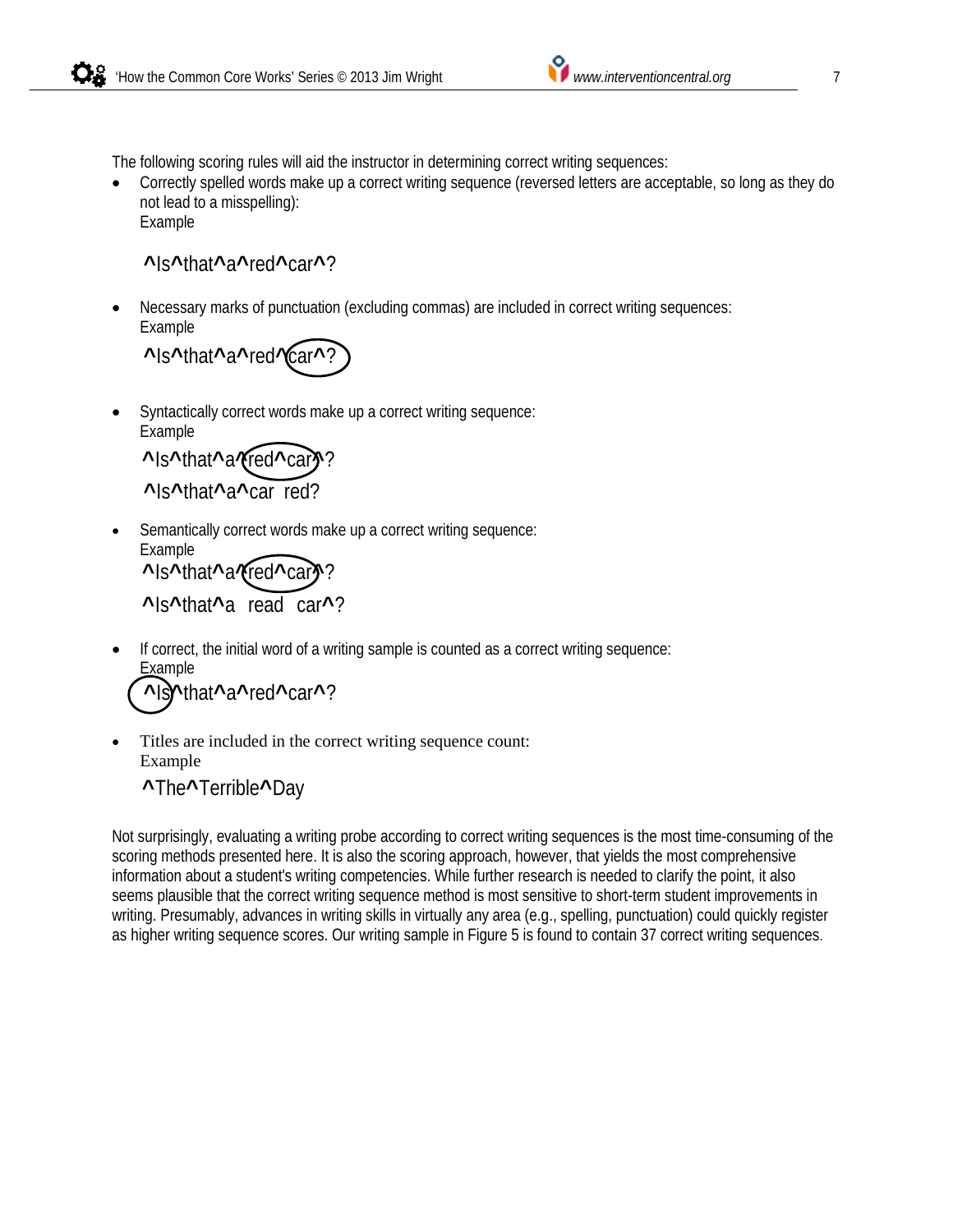Figure 5: CBM Writing sample scored for Correct Writing Sequence (Each correct writing sequence is marked with a caret(^)).

---------------------------------------------------------------------------------------------------------------------------------------------------------------------------------------------------

| ^I woud drink^water^from^the^ocean | 5 correct writing sequences               |
|------------------------------------|-------------------------------------------|
| Aand L woud eat the fruit of f of  | 6 correct writing sequences               |
| "the trees". Then'I woud bilit a   | 5 correct writing sequences               |
| AhouseAoutAofAtrees, AandAI woud   | 6 correct writing sequences               |
| gather^firewood^to^stay^warm^.^I   | 6 correct writing sequences               |
| woud try^and^fix^my^boat^in^my     | 6 correct writing sequences               |
| 'spare'time'.                      | 3 correct writing sequences               |
|                                    | Total = $37$ correct writing<br>sequences |

#### **References**

McMaster, K., & Espin, C. (2007). Technical features of curriculum-based measurement in writing: A literature review. *Journal of Special Education, 41*(2), 68-84.

Wright, J. (1992). *Curriculum-based measurement: A manual for teachers. Retrieved* September 23, 20011, from http://www.jimwrightonline.com/pdfdocs/cbaManual.pdf

-------------------------------------------------------------------------------------------------------------------------------------------------------------------------------------------------------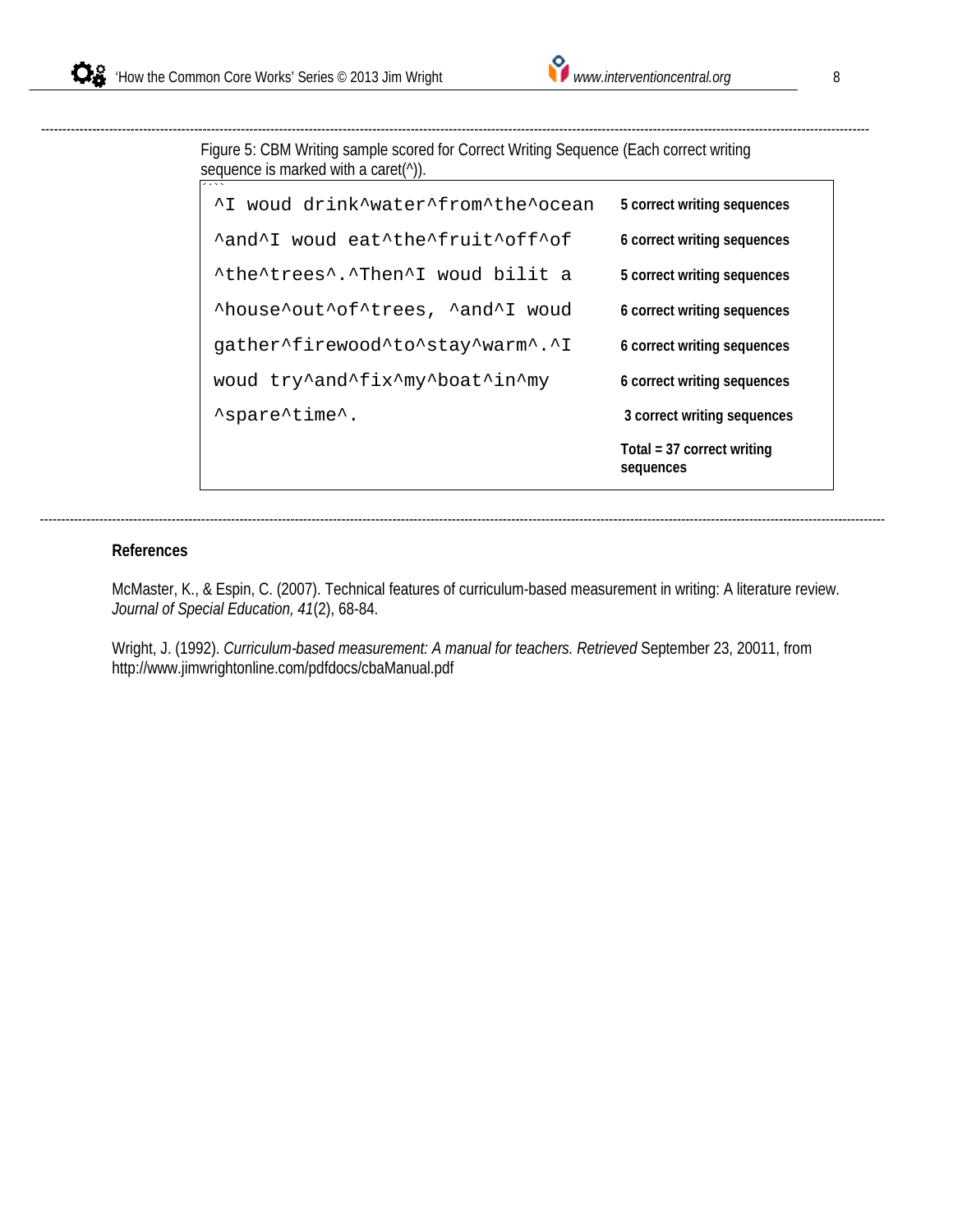## Curriculum-Based Measurement: Written-Expression Fluency Norms (Gansle, VanDerHeyden, Noell, Resetar, & Williams, 2006; Malecki & Jewell, 2003; Tadatada,  $2011$ <sup>\*</sup>

**CBM-Written Expression** assessments measure the mechanics and conventions of writing and can yield numeric indicators such as total words written, correctly spelled words, and correct writing sequences (Gansle et al., 2006). CBM-Written Expression probes are group-administered writing samples with an administration time of about 4 minutes.

**Total Words Written (TWW):** This measure is a count of the total words written during the CBM-WE assessment.

| Grade | Fall               | $Fall:+/1$ SD           | Spring        | Spring: +/-1 SD         | Weekly           |
|-------|--------------------|-------------------------|---------------|-------------------------|------------------|
|       | <b>TWW</b>         | (≈16th%ile to 84th%ile) | <b>TWW</b>    | (≈16th%ile to 84th%ile) | Growth           |
|       | (Malecki & Jewell, |                         | (Malecki &    |                         | (Tadatada, 2011) |
|       | 2003)              |                         | Jewell, 2003) |                         |                  |
|       |                    | $3 \leftrightarrow 13$  | 14            | $7 \leftrightarrow 21$  | 0.45             |
|       | 24                 | $14 \leftrightarrow 34$ | 31            | $19 \leftrightarrow 43$ | 0.43             |
| 3     | 36                 | $23 \leftrightarrow 49$ | 36            | $24 \leftrightarrow 48$ | 0.35             |
|       | 41                 | $30 \leftrightarrow 52$ | 46            | $30 \leftrightarrow 62$ | 0.25             |
| 5     | 51                 | $34 \leftrightarrow 68$ | 67            | $43 \leftrightarrow 91$ |                  |
|       | 44                 | $31 \leftrightarrow 57$ | 58            | $44 \leftrightarrow 72$ |                  |

| Correctly Spelled Words (CSW): This measure is a count of correctly spelled words written during the |
|------------------------------------------------------------------------------------------------------|
| CBM-WE assessment.                                                                                   |

| <b>UDIVI-VVL ASSUSSITIUIII.</b> |                             |                                         |                             |                                              |                  |
|---------------------------------|-----------------------------|-----------------------------------------|-----------------------------|----------------------------------------------|------------------|
| Grade                           | Fall<br><b>CSW</b>          | Fall:+/-1 SD<br>(≈16th%ile to 84th%ile) | Spring<br><b>CSW</b>        | Spring: $+/-1$ SD<br>(≈16th%ile to 84th%ile) | Weekly<br>Growth |
|                                 | (Malecki & Jewell,<br>2003) |                                         | (Malecki &<br>Jewell, 2003) |                                              | (Tadatada, 2011) |
|                                 | ე                           | 1↔9                                     | 10                          | $3 \leftrightarrow 17$                       | 0.45             |
|                                 | 20                          | $10 \leftrightarrow 30$                 | 27                          | $15 \leftrightarrow 39$                      | 0.46             |
| 3                               | 32                          | $19 \leftrightarrow 45$                 | 33                          | $21 \leftrightarrow 45$                      | 0.37             |
|                                 | 38                          | $26 \leftrightarrow 50$                 | 44                          | $29 \leftrightarrow 59$                      | 0.26             |
| 5                               | 48                          | $31 \leftrightarrow 65$                 | 65                          | $42 \leftrightarrow 88$                      | --               |
|                                 | 42                          | $29 \leftrightarrow 55$                 | 56                          | $41 \leftrightarrow 71$                      |                  |

**Correct Writing Sequences (CWS):** This measure is a tabulation of correct 'writing sequences' written during the CBM-WE assessment. One Correct Writing Sequence is scored whenever two adjacent units of writing (e.g., two words appearing next to each other) are found to be correct in their punctuation, capitalization, spelling, and syntactical and semantic usage.

|       | capitalization, opoliting, and opinaction and comanto acago. |                         |                             |                         |                  |
|-------|--------------------------------------------------------------|-------------------------|-----------------------------|-------------------------|------------------|
| Grade | Fall                                                         | Fall:+/-1 SD            | Spring                      | Spring: $+/-1$ SD       | Weekly           |
|       | <b>CWS</b>                                                   | (≈16th%ile to 84th%ile) | <b>CWS</b>                  | (≈16th%ile to 84th%ile) | Growth           |
|       | (Malecki & Jewell,<br>2003)                                  |                         | (Malecki &<br>Jewell, 2003) |                         | (Tadatada, 2011) |
|       |                                                              | $0 \leftrightarrow 4$   |                             | $1 \leftrightarrow 13$  | 0.36             |
|       | 15                                                           | $5 \leftrightarrow 25$  | 24                          | $11 \leftrightarrow 37$ | 0.44             |
| 3     | 28                                                           | $14 \leftrightarrow 42$ | 31                          | $18 \leftrightarrow 44$ | 0.35             |
|       | 38                                                           | $25 \leftrightarrow 51$ | 42                          | $26 \leftrightarrow 58$ | 0.22             |
| 5     | 46                                                           | $28 \leftrightarrow 64$ | 63                          | $40 \leftrightarrow 86$ | --               |
|       | 41                                                           | $27 \leftrightarrow 55$ | 54                          | $37 \leftrightarrow 71$ |                  |